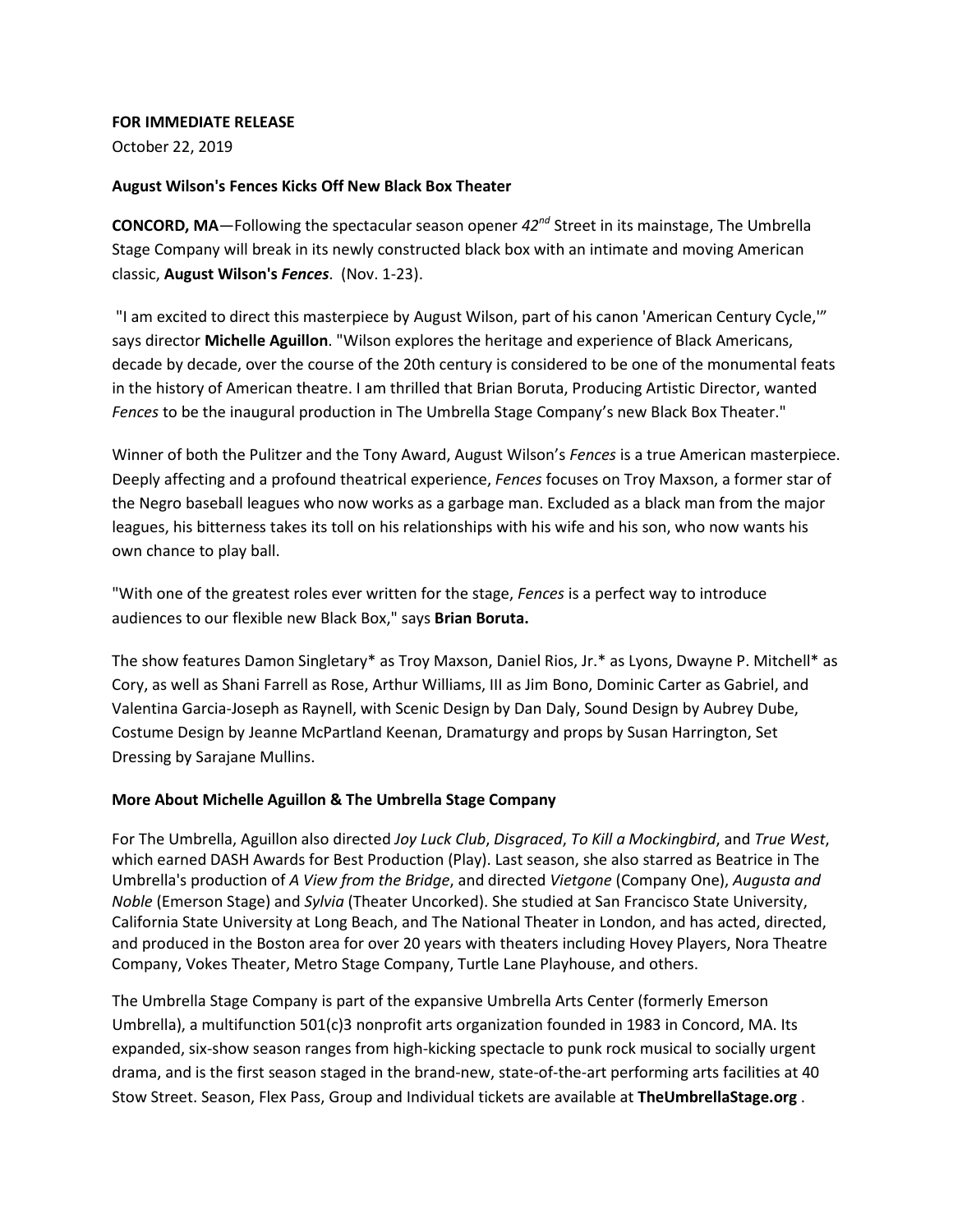# **CALENDAR LISTING & PRESS OPENING DETAILS Theatre | Performing Arts | Drama**

## **WHAT**

August Wilson's *Fences*

# **WHO**

Directed by Michelle Aguillon for The Umbrella Stage Company. Featuring Damon Singletary\*, Daniel Rios, Jr.\*, Dwayne P. Mitchell\*, Shani Farrell, Arthur Williams, III, Dominic Carter, and Valentina Garcia-Joseph

# **WHEN**

RUN: Nov. 1-23, 2019 PRESS OPENING: Nov. 2, 2019, at 8:00pm [\[Complete Schedule of Dates with Showtimes\]](https://theumbrellaarts.org/production/august-wilsons-fences)

# **WHERE**

The Umbrella Black Box, 40 Stow Street, Concord, MA 01742

## **ABOUT SUMMARY**

Winner of both the Pulitzer and the Tony Award, August Wilson's FENCES is a true American masterpiece. Deeply affecting and a profound theatrical experience, FENCES focuses on Troy Maxon, a former star of the Negro baseball leagues who now works as a garbage man. Excluded as a black man from the major leagues, his bitterness takes its toll on his relationships with his wife and his son, who now wants his own chance to play ball. With one of the greatest roles ever written for the stage, it is the inaugural production of The Umbrella Stage Company in its brand-new black box theater.

**Tickets** \$19-\$49

**Discounts** for students, military families, groups available.

**Group Discounts**: Groups of 10 – 14 save 10%; groups of 15 and up save 15%. Contact the Box Office for more details.

**Press Photos** available from [Stewart@TheUmbrellaArts.org](mailto:Stewart@TheUmbrellaArts.org) or 978-371-0820, or [download here.](https://www.dropbox.com/sh/kfdwpap5g6se8eq/AABXe1xN2y6DldXMI464VxQFa?dl=0)

## **ACCESS**

The Umbrella Main Stage is wheelchair accessible. Large Print playbills and Assistive Listening Devices are available by advance request to [Cregan@TheUmbrellaArts.org](mailto:Cregan@TheUmbrellaArts.org) or 978-371-0820

## **CONTACT**

Cregan@TheUmbrellaArts.org | [info@theumbrellaarts.org](mailto:info@theumbrellaarts.org) | 978-371-0820

####